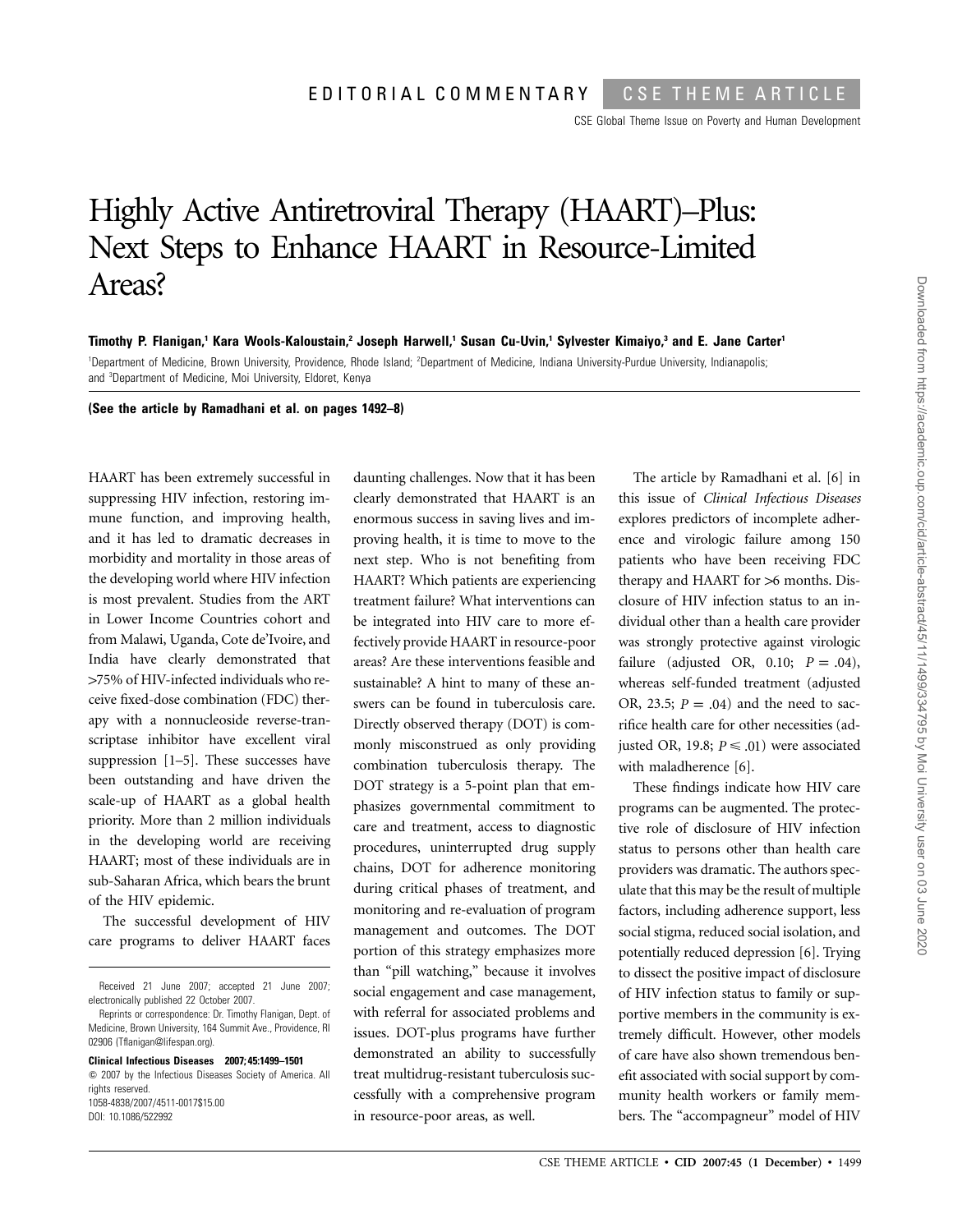care support pioneered by Dr. Paul Farmer successfully uses such a program. However, this model is resource intensive; therefore, it is difficult to apply it to programs that care for tens of thousands of patients. Of note, only 5% of the patients described in Ramadhani et al. [6] did not disclose their HIV infection status to individuals other than their health care providers. A more cost-effective model may include specialized interventions, such as the assignment of "accompagneurs" or "adherence buddies" focused on those patients who have been proven to have difficulty with disclosure of their HIV infection status.

The study by Ramadhani et al. [6] clearly demonstrates that interruptions in nonnucleoside reverse-transcriptase inhibitor–based HAART regimens may lead to increased rates of virologic failure and antiretroviral-resistant infection [6]. It is often assumed that interruptions in HAART are attributable to poor adherence, which is under the control of the patient. However, this study [6] demonstrates that treatment interruptions may frequently be attributable to factors beyond patient control, such as the high cost of medication relative to earned income; the difficulty of accessing health care services in areas with poor roads, poor transportation services, and scarce health care facilities; or challenges involving distribution, with resultant interrupted delivery of drug supplies [6]. The recently published companion study from Uganda by Oyugi et al. [7] demonstrates that treatment interruptions are often the result of disruptions in drug supply that are outside of the control of either an individual patient or an individual clinic. For example, in one country, confusion between customs authorities and the National Drug Authority prevented clearance of FDC HAART, which, in turn, resulted in a nationwide drug shortage [7]. These findings emphasize the pivotal role of development in the management of HIV infection in resource-limited countries.

Within the ART in Lower Income

Countries cohort, access to free HAART, as well as to free medical care, was associated with significant improvement in survival [1]. The study by Ramadhani et al. [6] demonstrates that a longer duration of self-funded therapy led to poorer adherence and a trend toward the development of antiviral drug resistance. In sub-Saharan Africa, this implies that the availability of free long-term HAART, as well as structural changes to ensure adequate delivery of treatment, remain critical but fragile factors in managing the HIV infection epidemic. International funding institutions, such as the Global Fund, President's Emergency Plan for AIDS Relief, and the Clinton Foundation, must place priority on monitoring supply chain issues and ongoing access to FDC HAART combinations. Ongoing funding should take into account the political and institutional will of each country to provide ongoing access to HAART.

Ramadhani et al. [6] also found that incomplete adherence to HAART was associated with sacrificing health care for other necessities, such as food, clothing, childrens' school fees, or housing (OR, 20.7;  $P < .01$ ). Similarly, Byakika-Tusiime et al. [8] found that HAART interruptions were associated with competing family financial demands, such as childrens' school fees and the costs of relatives funerals. These findings pose the greatest challenges for the delivery of effective care for HIV-infected individuals in resourcepoor countries. Poverty remains a critical and essential barrier to accessing health care. Free medications may be useless if food is not available. Breaking the chain of disease and poverty by providing for continued education and family support is key.

The task of providing additional support or employment to HIV-infected patients to ensure that the financial demands of everyday life are met (thereby preventing HAART interruptions) is extremely challenging, but it is not impossible. Programs centered in resource-limited areas are beginning to acknowledge that HIV

infection management must include not only the delivery of drugs but also nutritional, economic, and psychosocial support. In western Kenya, examples of such programs operate under the umbrella of the Academic Model for the Prevention and Treatment of HIV/AIDS (AMPATH) and include their Nutritional Support Programs and Family Preservation Initiative [9]. Across the AMPATH system of 19 clinics, rates of food insecurity range from 20% to 50% of patients. In 2002, the HAART and Harvest Initiative was launched when a 10-acre farm was donated to AMPATH. The Appropriate Grassroots Initiative, a British nongovernmental organization, designed this program to provide food security for a minimum of 6 months to patients and their families. Since the establishment of the HAART and Harvest Initiative, the farms have become training centers for sustainable, locally acceptable farming techniques, as well as centers for HIV education and community outreach. Five additional farms have subsequently been established, bringing the total number of farms, at present, to  $6$  [9]. In 2005, the US Agency for International Development and the World Food Program became partners in the effort to supply nutrition to AMPATH patients, allowing for the addition of maize, beans, oil, and maize or soy flour to the fresh vegetables, eggs, and yogurt provided by the HAART and Harvest Initiative farms. At present, AMPATH provides food supplementation to 28,000 patients and family members.

Because food supplementation in the short term does not address the long-term issues of poverty and economic dependency, AMPATH also started the Family Preservation Initiative, which is an economic development program designed to assist patients in developing skills to allow them to become economically independent [9]. The services of the Family Preservation Initiative include counseling, business training courses (in conjunction with the US Peace Corps), on-site business consultation, microfinance and microsav-